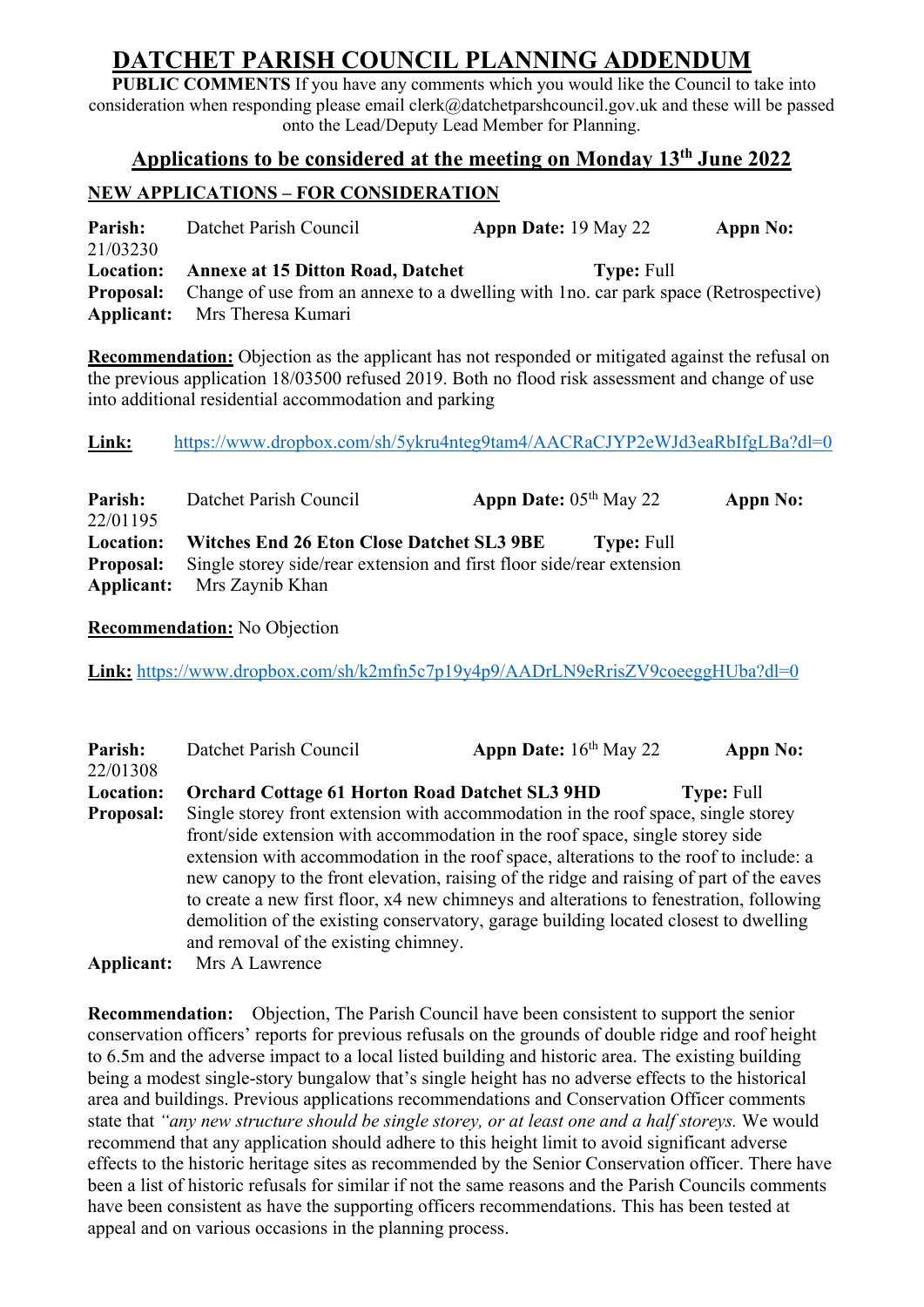| Parish:                  | Datchet Parish Council                                                                                                         | <b>Appn Date: 25th May 22</b> | Appn No: |  |  |
|--------------------------|--------------------------------------------------------------------------------------------------------------------------------|-------------------------------|----------|--|--|
| 22/01398                 |                                                                                                                                |                               |          |  |  |
| <b>Location:</b>         | 46A Montagu Road, Datchet                                                                                                      | <b>Type: Full</b>             |          |  |  |
| <b>Proposal:</b><br>with | New front porch, first floor front extension, part single, part two storey rear extension                                      |                               |          |  |  |
|                          | glazed roof over the veranda, x2 front rooflights, x1 rear dormer, alterations to<br>fenestration and alterations to the roof. |                               |          |  |  |
|                          | <b>Applicant:</b> Mr S Hussain                                                                                                 |                               |          |  |  |

#### **Recommendation:** No Objection

Link: https://www.dropbox.com/sh/zig5armkoydn6g9/AADE7ZAdKnbE4wielIF\_PptRa?dl=0

**Parish:** Datchet Parish Council **Appn Date:** 27th May 22 **Appn No:** 22/01453 **Location: Flat 2 Riverbank, 9 Southlea Road Type:** Works to Trees in Conservation Area **Proposal:** T1-Horse Chestnut-Crown reduce by 2.5m to leave a final spread of 10m **Applicant:** Mr H Clasper

#### **Recommendation:** No Objection

**Link:** https://www.dropbox.com/sh/22ki23hss0tg7ui/AADKDJaVxrXWURP5O3pb5kXGa?dl=0

# **APPLICATIONS – AMENDED PLANS Parish:** Datchet Parish Council **Appn Date:** 09<sup>th</sup> May 22 **Appn No:** 22/01225 **Location: 16 Agars Place Datchet SL3 9AH Type:** Full **Proposal:** Certificate of Lawfulness to determine whether the proposed 2no. front roof lights and 1no. rear dormer to facilitate a loft conversion is lawful. **APPLICATIONS –NOTED Parish:** Datchet Parish Council **Appn Date:**  $16^{th}$  May 22 **Appn No:** 22/01314 **Location: 127 Horton Road Datchet Type:** Non material amendment **Proposal:** Non material amendments to planning permission 21/02244 for s flat roof x1 roof lantern **Parish:** Datchet Parish Council **Appn Date:**  $20^{th}$  May 22 **Appn No:** 22/01355 **Location: 26 Ruscombe Gardens Datchet Type:** Non amendment Materials **Proposal:** Non material amendment to planning permission 21/02954/FULL to increase the width of the first floor side element. **Parish:** Datchet Parish Council **Appn Date:** 09<sup>th</sup> May 22 **Appn No:** 22/01150 **Location: 72 Ditton Road, Datchet Type:** Permitted Development **Proposal:** Single storey rear extension no greater than 6m in depth, 2.9m high with an eaves height of 2.9m -1- **Parish:** Datchet Parish Council **Appn Date:** 09<sup>th</sup> May 22 **Appn No:** 22/01241

**Location:** The Coach House, Windsor Road, Datchet Type: Discharge of Conditions